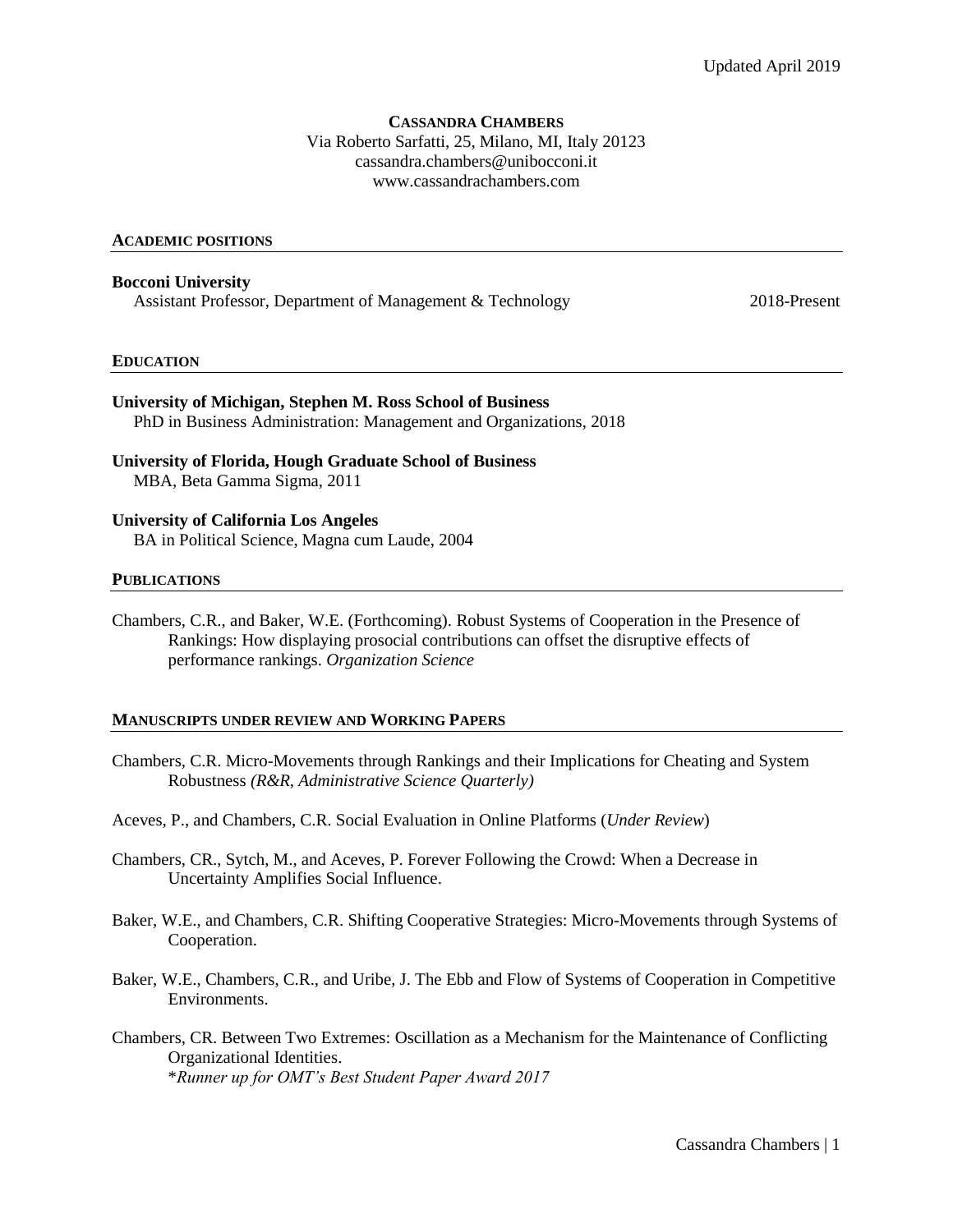# **BOOK CHAPTERS**

Thomas, RE and Aceves, C (2013). Coalition formation and battles to effect intellectual property policy change in the age of ACTA, AIA and the SHIELD Act. *The Changing Face of US Patent Law and Its Impact on Business Strategy*, 15-41.

## **AWARDS & HONORS**

- Runner up for the OMT Best Student Paper Award, 2017
- ABCD Reviewer Award, OMT Division, 2017
- Ross School of Business Research Grant (University of Michigan), 2017
- Rackham Graduate School Student Research Grant (University of Michigan), 2017
- Hellen Huff Schell Scholarship, Center for the Education of Women (University of Michigan), 2016
- Rackham Pre-Candidacy Graduate Student Research Grant (University of Michigan), 2014

# **CONFERENCE PRESENTATIONS**

- Chambers, CR 2019. With Cheaters We all Prosper?: Micro-Movements through Rankings and their Implications for Robust Systems of Cooperation. Research presentation at the 79<sup>th</sup> annual Meeting of the Academy of Management, Boston, MA
- Chambers, CR 2018. With Cheaters We all Prosper?: Micro-Movements through Rankings and their Implications for Robust Systems of Cooperation. Research Presentation at the  $11<sup>th</sup>$  annual People and Organizations Conference, the Wharton School of Business, University of Pennsylvania.
- Chambers, CR and Baker, WE 2018. The Disruption and Recovery of Cooperation. Research presentation at the 78<sup>th</sup> annual Meeting of the Academy of Management, Chicago, IL
- Chambers, CR and Baker, WE 2017. The Disruption and Recovery of Cooperation. Research Presentation at the 10<sup>th</sup> annual People and Organizations Conference, the Wharton School of Business, University of Pennsylvania.
- Chambers, CR 2017. Between Two Extremes: Oscillation as a Mechanism for the Maintenance of Conflicting Organizational Identities. Research presentation at the  $77<sup>th</sup>$  annual Meeting of the Academy of Management, Atlanta, GA
- Chambers, CR and Baker, WE 2017. The Disruption and Recovery of Cooperation. Research presentation at the 8th biennial Positive Organizational Scholarship Research Conference, Ann Arbor, MI
- Aceves (Chambers), CR 2015. Re-donning a Lost Halo: Examining the Stability of Reputational Orderings. Research presentation at the  $6<sup>th</sup>$  annual Reputation Symposium, Oxford, UK
- Aceves (Chambers), CR and Baker, WE 2015. When Helping Others Get Ahead Puts Me Behind: Exploring the Co-Existence of Social Comparison Factors and Generalized Reciprocity. Research presentation at the 7<sup>th</sup> biennial Positive Organizational Scholarship Research Conference, Lake Buena Vista, FL
- Aceves (Chambers) CR 2014. Entrepreneurs Enacting Conflicting Organizational Identities to Gain Legitimacy. Research presentation at the 74<sup>th</sup> annual Meeting of the Academy of Management, Philadelphia, PA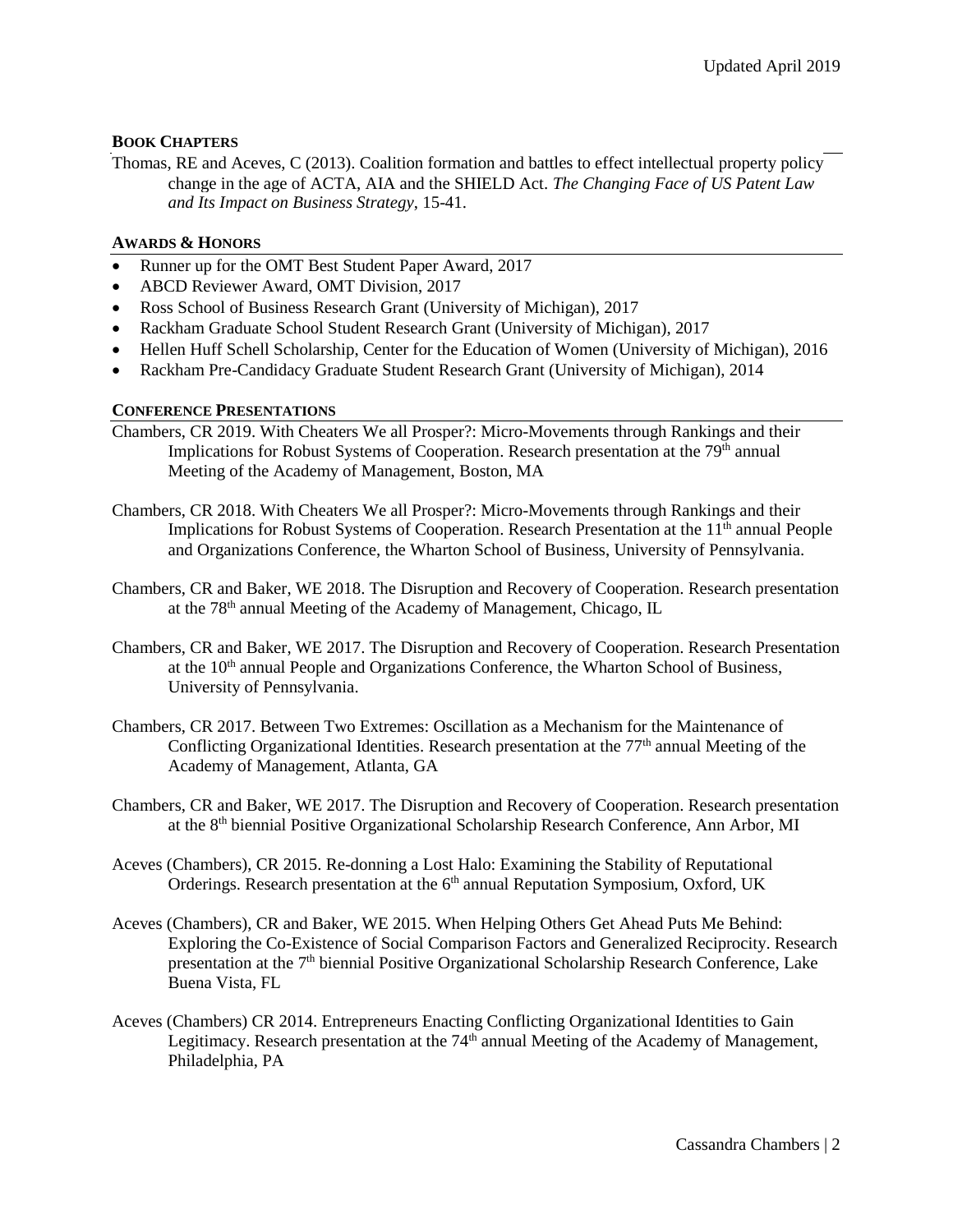Aceves (Chambers), CR, Garrett, L, Hardin, AE, and Quinn, RE 2013. Discovering Your Solar System: Identifying and Crafting Your Research Identity. Professional Development Workshop to be hosted at the 73<sup>rd</sup> annual Meeting of the Academy of Management, Lake Buena Vista, FL

# **TEACHING EXPERIENCE**

# **Bocconi University**

- OB30288: Leadership and Managerial Skills Seminar, BBA Core, Spring 2019
- OB30008: Fundamentals of Organization, BBA Core, Spring 2019
- OP20523: Leadership & Power, Elective for Masters of Management, Fall 2018. Instructor Rating 9.0/10

### **University of Michigan, Stephen M. Ross School of Business**

BBA Instructor

- BA200: Businesses & Leaders: The Positive Differences, Sole Instructor for BBA Core Course, Fall 2016. Instructor Rating 4.9/5.0
- BA200: Businesses & Leaders: The Positive Differences, Sole Instructor for BBA Core Course, Fall 2014. Instructor Rating 4.8/5.0

MBA and Master's Level Courses Teaching Assistant

- MO501: Human Behavior & Organizations, Masters in Management Core, Fall 2015
- MO557: Positive Leadership & Organizing MBA Elective, Fall 2015
- LAW549: Management & Organizations for Lawyers, Law Elective, Fall 2015
- EMBA632: Leading Organizational Change, Executive MBA course, Spring/Summer 2015
- WMBA509: Human Behavior & Organization: Managing for Excellence in Organizations, MBA Core Course, Winter 2015
- MO503: Leading People & Organizations, MBA Core Course, Fall 2014
- WMBA612: Bargaining & Influence Skills: Negotiating Strategy in a Global Economy, MBA Elective, Fall 2014

### **University of Florida, Hough Graduate School of Business**

MBA Teaching Assistant

 BUL5810: The Legal Environment of Business, MBA Core Course (multiple offerings 2011- 2012)

### **SERVICE**

### **Reviewing**

- Ad hoc reviewer, *Administrative Science Quarterly*, 2018-Present
- Ad hoc reviewer, *Organization Science*, 2018-Present
- Ad hoc reviewer, *American Journal of Sociology*, 2015
- Reviewer, AOM Annual Meetings (BPS & OMT Divisions), 2013-present
- Ross School of Business PhD Grants Committee Reviewer, 2014-2017

### **Other Professional Service**

- Junior Faculty Recruitment Committee, Management and Technology, 2019
- OMT Café Chat Host, AOM Conference 2015, 2016
- The ASQ Student Blog (ASQblog.com), Co-Organizer & Contributor, 2014-2016
- ASQ Student Community Facebook, Founder & Contributor
- University of Michigan Undergraduate Research Opportunity Program: supervised two undergraduate research assistants, 2013-2015
- PhD Forum Communications officer, 2013-2014